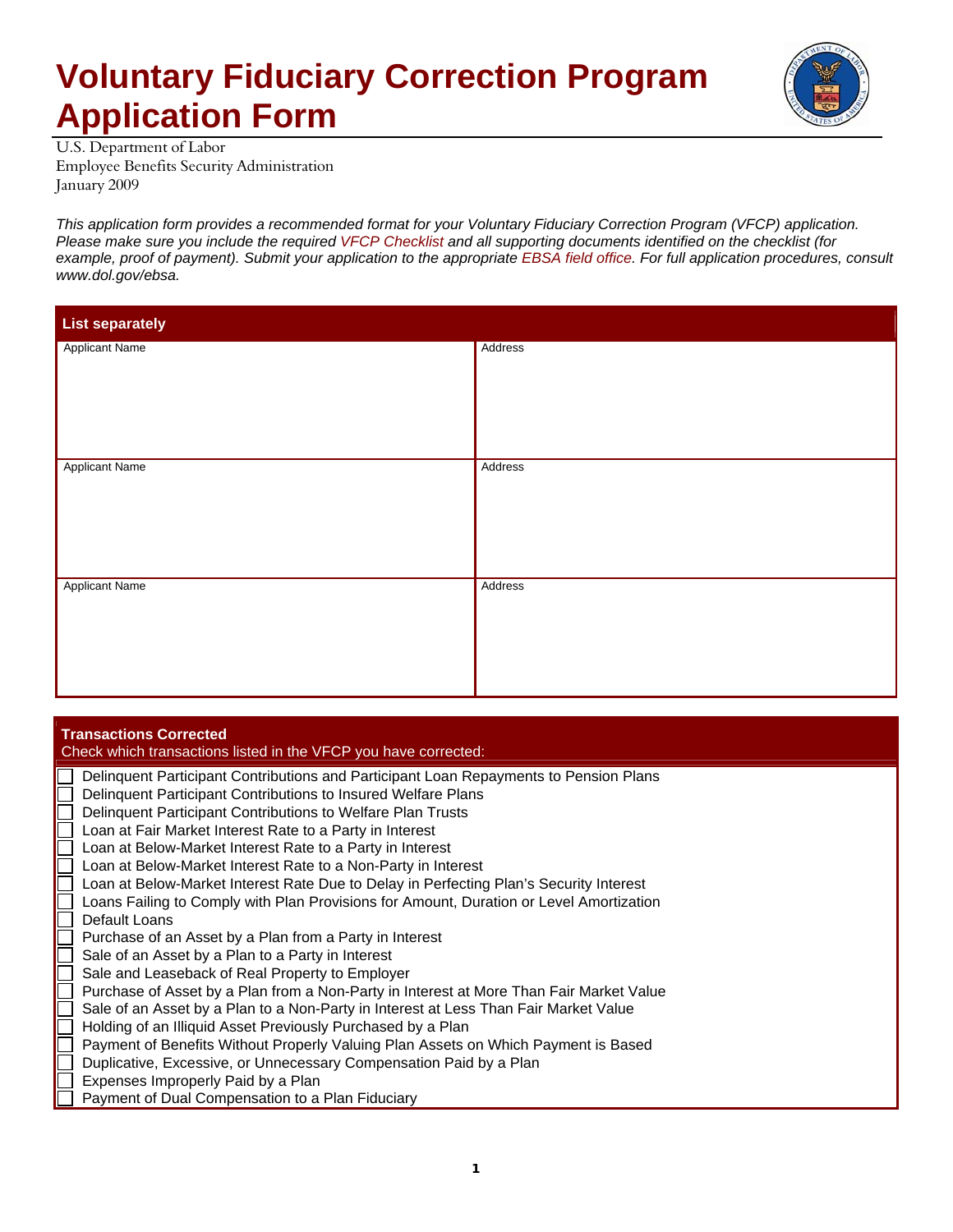| <b>Correction Amount</b>                |           |
|-----------------------------------------|-----------|
| Principal Amount: \$                    | Date Paid |
| Lost Earnings/Restoration of Profit: \$ | Date Paid |

| <b>Narrative And Calculations</b>                                                                                                                                                                                                                                                                                                          |
|--------------------------------------------------------------------------------------------------------------------------------------------------------------------------------------------------------------------------------------------------------------------------------------------------------------------------------------------|
| 1. List all persons materially involved in the Breach and its correction (e.g., fiduciaries, service providers):                                                                                                                                                                                                                           |
|                                                                                                                                                                                                                                                                                                                                            |
|                                                                                                                                                                                                                                                                                                                                            |
|                                                                                                                                                                                                                                                                                                                                            |
| 2. Explain the Breach, including the date(s) it occurred (attach separate sheets if necessary):                                                                                                                                                                                                                                            |
|                                                                                                                                                                                                                                                                                                                                            |
|                                                                                                                                                                                                                                                                                                                                            |
|                                                                                                                                                                                                                                                                                                                                            |
| 3. Explain how the Breach was corrected, by whom, and when (attach separate sheets if necessary):                                                                                                                                                                                                                                          |
|                                                                                                                                                                                                                                                                                                                                            |
|                                                                                                                                                                                                                                                                                                                                            |
|                                                                                                                                                                                                                                                                                                                                            |
| 4. For correction of Delinquent Remittance of Participant Funds, provide a statement from a Plan Official identifying the earliest date on which participant<br>contributions/loan repayments reasonably could have been segregated from the employer's general assets (attach supporting documentation on which Plan<br>Official relied): |
| Number of days used to determine the date on which participant contributions/loan repayments withheld from employees' pay could reasonably have<br>a.<br>been segregated from the employer's general assets:                                                                                                                               |
|                                                                                                                                                                                                                                                                                                                                            |
| Description of how this was determined:<br>b.                                                                                                                                                                                                                                                                                              |
|                                                                                                                                                                                                                                                                                                                                            |
|                                                                                                                                                                                                                                                                                                                                            |
|                                                                                                                                                                                                                                                                                                                                            |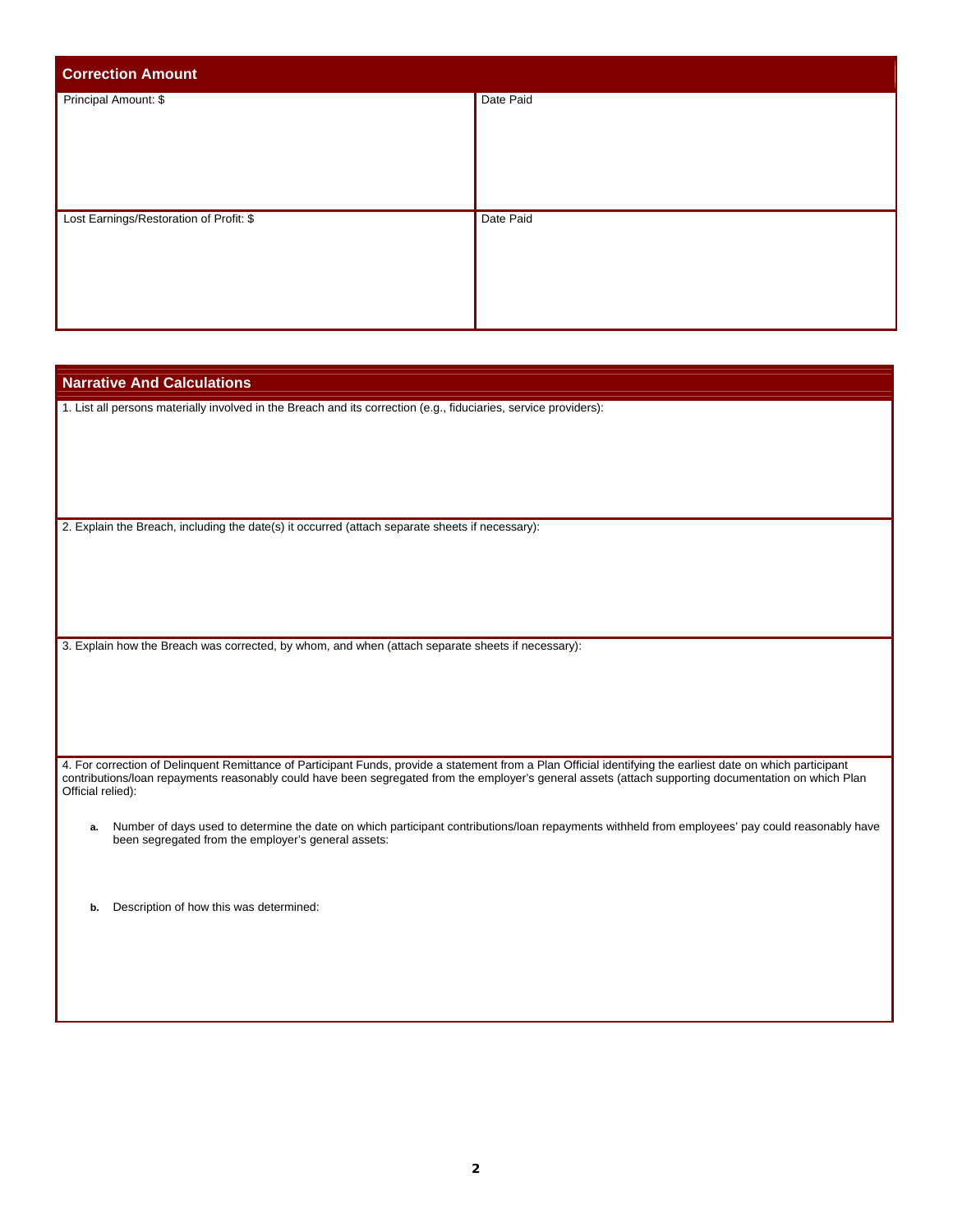| 5. For correction of Delinguent Remittance of Participant Funds, provide a narrative describing the applicant's contribution and/or repayment remittance<br>practices before and after the period of unpaid or late contributions and/or repayments: (attach separate sheets if necessary) |
|--------------------------------------------------------------------------------------------------------------------------------------------------------------------------------------------------------------------------------------------------------------------------------------------|
| 6. Specific calculations demonstrating how Principal Amount and Lost Earnings or Restoration of Profits was calculated: (if the Online Calculator was used, you<br>only need to indicate this and attach a copy of the "Printable Results" page, attach separate sheets if necessary)      |
| Online Calculator ("Printable Results" page attached)   Manual calculation (see attached calculations)                                                                                                                                                                                     |

| <b>Supplemental Information</b>                             |          |                       |            |
|-------------------------------------------------------------|----------|-----------------------|------------|
| Plan Sponsor Name:                                          | EIN:     |                       | Address:   |
|                                                             |          |                       |            |
|                                                             |          |                       |            |
|                                                             |          |                       |            |
| Plan Name:                                                  |          | Plan Number:          |            |
|                                                             |          |                       |            |
|                                                             |          |                       |            |
|                                                             |          |                       |            |
|                                                             |          |                       |            |
| Plan Administrator Name:                                    | EIN:     |                       | Address:   |
|                                                             |          |                       |            |
|                                                             |          |                       |            |
|                                                             |          |                       |            |
| Name of Authorized Representative: (submit written Address: |          |                       | Telephone: |
| authorization signed by the Plan Official)                  |          |                       |            |
|                                                             |          |                       |            |
|                                                             |          |                       |            |
|                                                             |          |                       |            |
| Name of Contact Person:                                     | Address: |                       | Telephone: |
|                                                             |          |                       |            |
|                                                             |          |                       |            |
|                                                             |          |                       |            |
| Date of Most Recent Annual Report Form 5500 Filing:         |          | For Plan Year Ending: |            |
|                                                             |          |                       |            |
|                                                             |          |                       |            |
|                                                             |          |                       |            |
|                                                             |          |                       |            |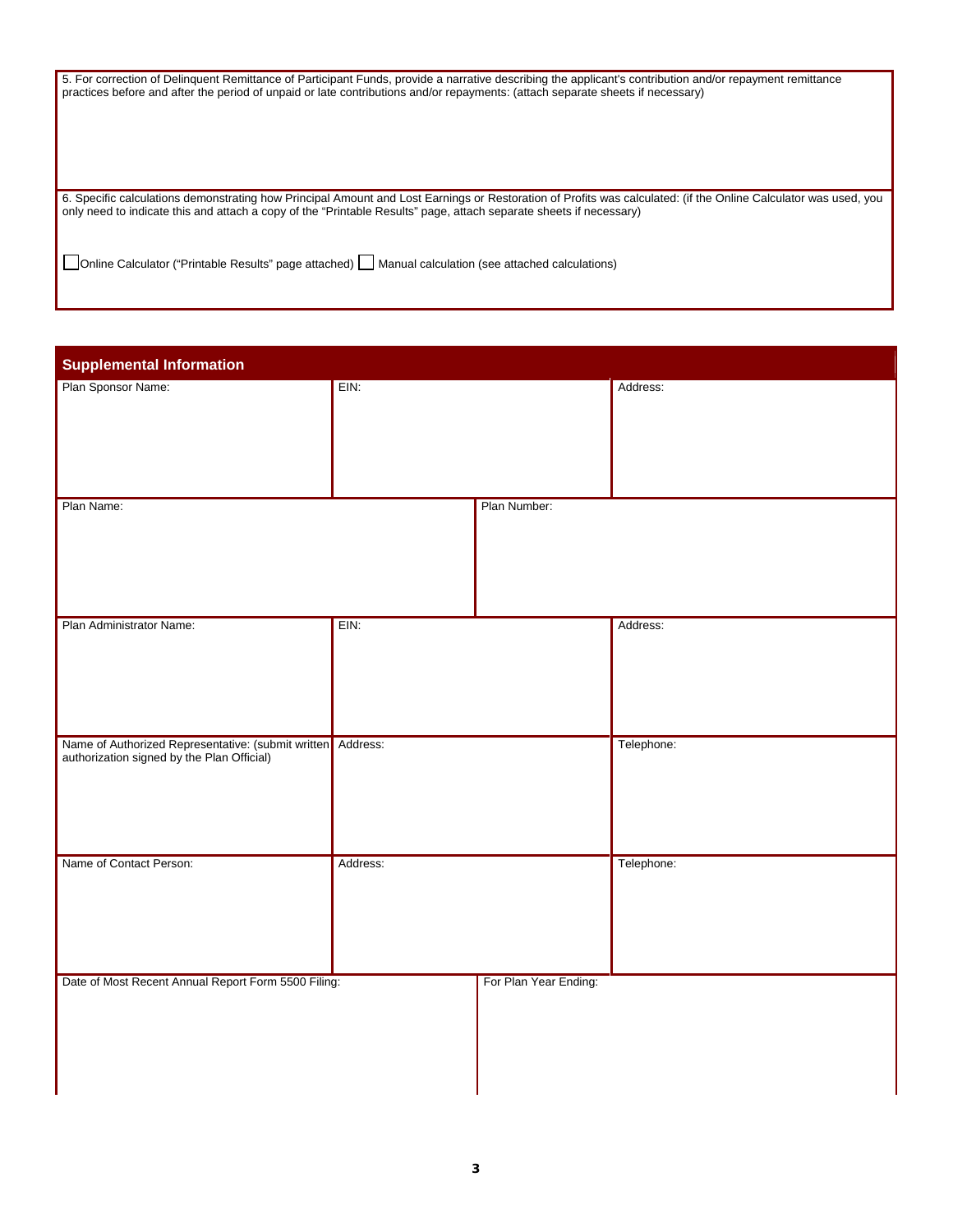| Is Applicant Seeking Relief Under PTE 2002-51? PTE 2002-51 provides an exemption from the payment of excise taxes to the Internal Revenue Service for<br>engaging in certain prohibited transactions. For more information on PTE 2002-51, see VFCP Class Exemption FAQs. If the transaction in this application is<br>not covered by PTE 2002-51, you may want to contact your accountant or ERISA advisor to determine if the excise tax is applicable in your transaction.<br>Please note that if you take advantage of PTE 2002-51, you do not need to submit any information or documents to the IRS.                                                                                                                                                                                                                                                     |  |  |
|----------------------------------------------------------------------------------------------------------------------------------------------------------------------------------------------------------------------------------------------------------------------------------------------------------------------------------------------------------------------------------------------------------------------------------------------------------------------------------------------------------------------------------------------------------------------------------------------------------------------------------------------------------------------------------------------------------------------------------------------------------------------------------------------------------------------------------------------------------------|--|--|
| Yes - Either:<br>Submit a copy of the notice to interested parties within 60 calendar days of this application and indicate date of the notice if not on the<br>notice itself;<br>or                                                                                                                                                                                                                                                                                                                                                                                                                                                                                                                                                                                                                                                                           |  |  |
| If you are relying on the exception to the notice to interested parties requirement contained in section IV.C. of PTE 2002-51 covering<br>delinguent participant contributions and participant loan repayments to pension plans, you may pay the amount of the excise tax otherwise<br>due directly to the Plan if the amount is less than or equal to \$100. If the amount of the excise tax is less than or equal to \$100 and is paid<br>to the Plan, you do not need to provide a notice to interested parties. However, you must provide a copy of a completed IRS Form 5330 or<br>other written documentation showing the calculation of the excise tax amount and proof of payment of this amount to the Plan with your<br>VFCP submission if you elect to pay the excise tax amount (again only an option if less than or equal to \$100) to the Plan. |  |  |
| No                                                                                                                                                                                                                                                                                                                                                                                                                                                                                                                                                                                                                                                                                                                                                                                                                                                             |  |  |
| I will pay any applicable excise tax to the IRS                                                                                                                                                                                                                                                                                                                                                                                                                                                                                                                                                                                                                                                                                                                                                                                                                |  |  |
| I have filed a Form 5330 and paid excise tax<br>This transaction is not covered by Section 4975 of the Internal Revenue Code                                                                                                                                                                                                                                                                                                                                                                                                                                                                                                                                                                                                                                                                                                                                   |  |  |
| Proof of Payment                                                                                                                                                                                                                                                                                                                                                                                                                                                                                                                                                                                                                                                                                                                                                                                                                                               |  |  |
| Signed, dated receipt from the recipient of funds transferred to the plan (such as a financial institution)<br>Canceled check<br>Executed wire transfer<br>Bank statements for the plan's account<br>Other:                                                                                                                                                                                                                                                                                                                                                                                                                                                                                                                                                                                                                                                    |  |  |
| Disclosure of a current investigation or examination of the plan by an agency, to comply with Section $3(b)(3)(v)$ :                                                                                                                                                                                                                                                                                                                                                                                                                                                                                                                                                                                                                                                                                                                                           |  |  |
| PBGC                                                                                                                                                                                                                                                                                                                                                                                                                                                                                                                                                                                                                                                                                                                                                                                                                                                           |  |  |
| Any state attorney general<br>State:                                                                                                                                                                                                                                                                                                                                                                                                                                                                                                                                                                                                                                                                                                                                                                                                                           |  |  |
| Any state insurance commissioner<br>State:                                                                                                                                                                                                                                                                                                                                                                                                                                                                                                                                                                                                                                                                                                                                                                                                                     |  |  |
| Contact person for the agency identified:                                                                                                                                                                                                                                                                                                                                                                                                                                                                                                                                                                                                                                                                                                                                                                                                                      |  |  |
| In order to help us improve our service, please indicate how you learned about the VFCP:                                                                                                                                                                                                                                                                                                                                                                                                                                                                                                                                                                                                                                                                                                                                                                       |  |  |
|                                                                                                                                                                                                                                                                                                                                                                                                                                                                                                                                                                                                                                                                                                                                                                                                                                                                |  |  |
|                                                                                                                                                                                                                                                                                                                                                                                                                                                                                                                                                                                                                                                                                                                                                                                                                                                                |  |  |
|                                                                                                                                                                                                                                                                                                                                                                                                                                                                                                                                                                                                                                                                                                                                                                                                                                                                |  |  |
|                                                                                                                                                                                                                                                                                                                                                                                                                                                                                                                                                                                                                                                                                                                                                                                                                                                                |  |  |
|                                                                                                                                                                                                                                                                                                                                                                                                                                                                                                                                                                                                                                                                                                                                                                                                                                                                |  |  |
|                                                                                                                                                                                                                                                                                                                                                                                                                                                                                                                                                                                                                                                                                                                                                                                                                                                                |  |  |
| <b>Authorization Of Preparer</b><br>I have authorized (name of authorized representative) to represent me concerning this VFCP application.                                                                                                                                                                                                                                                                                                                                                                                                                                                                                                                                                                                                                                                                                                                    |  |  |

|                       | . .<br>. .                 |
|-----------------------|----------------------------|
| Name of Plan Official | Signature of Plan Official |
|                       |                            |
|                       |                            |
|                       |                            |
|                       |                            |
|                       |                            |
|                       |                            |
|                       |                            |

**Penalty of Perjury Statement** - The following statement must be signed and dated by a plan fiduciary with knowledge of the transaction that is the subject of the application and by the authorized representative, if any. Each plan official applying under the VFCP must also sign and date the statement, which must accompany any subsequent additions to the application.

Under penalties of perjury I certify that I am not under investigation (as defined in VFCP Section 3(b)(3)) and that I have reviewed this application, including all supporting documentation, and to the best of my knowledge and belief the contents are true, correct, and complete.